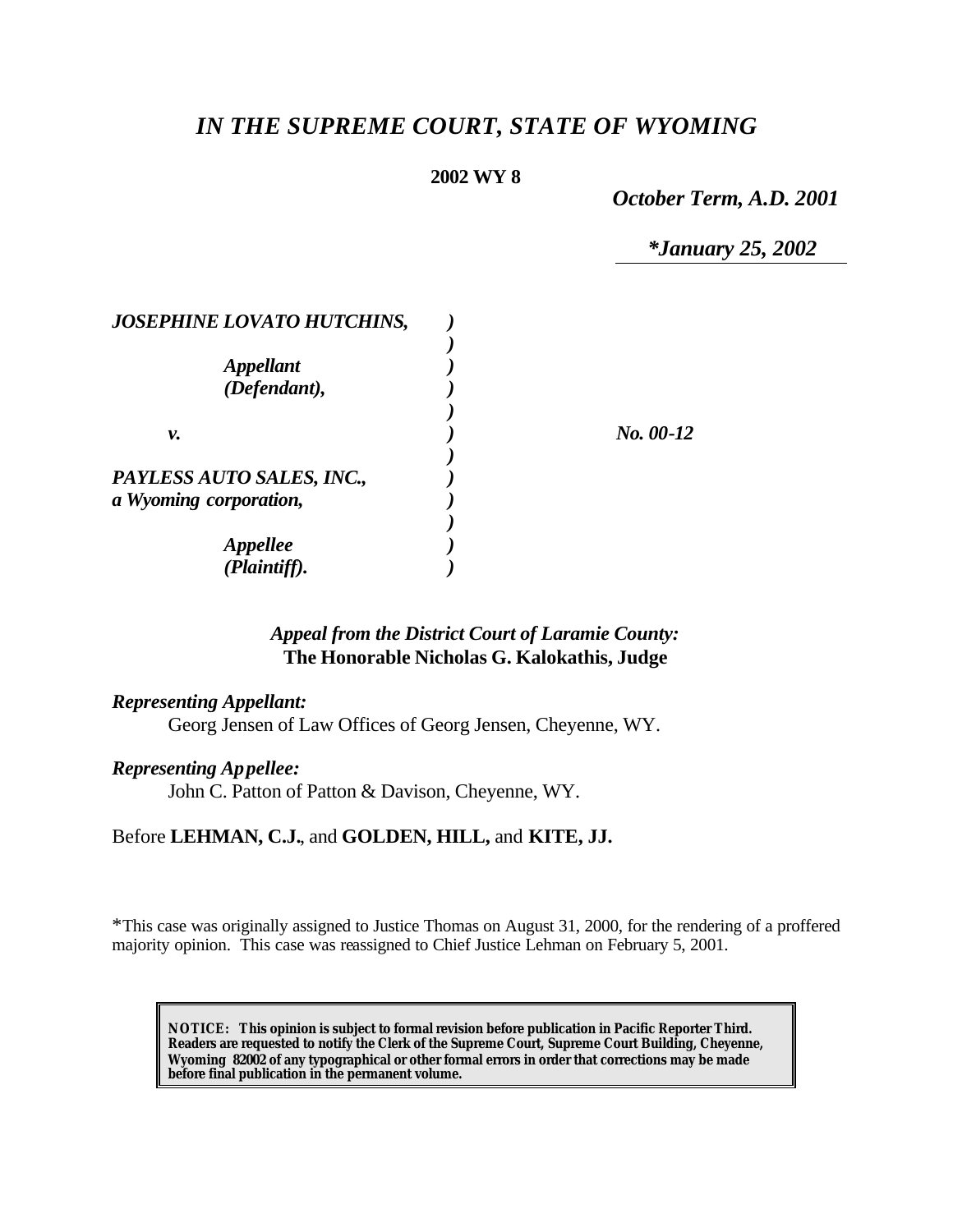## **LEHMAN, Chief Justice.**

[¶1] Appellant Josephine Lovato Hutchins (Hutchins) appeals the district court's grant of summary judgment for the plaintiff Payless Auto Sales (Payless). Payless sought foreclosure and forced sale of the joint tenancy interest in Hutchins' home held by its judgment debtor, her daughter Sandra Hutchins McDonald (McDonald). Hutchins cross-claimed seeking reformation of the quitclaim deed granting joint tenancy to McDonald on the grounds of mutual mistake. The district court denied her motion for summary judgment. Although we do not approve the reasoning of the district court, we affirm its grant of summary judgment for Payless.

#### *ISSUES*

[¶2] Appellant presents this statement of the issues:

1. Did the court err in finding for the plaintiff and against the defendant on motions for summary judgment where the defendants presented uncontroverted evidence regarding the parties' intent and the existence of mutual mistake?

2. Did the court err in granting summary judgment for the plaintiff based solely on reference to documents in the public record and without any evidence to dispute the sworn allegations of the defendants regarding their complaint for reformation?

3. Should the court pick and choose between conflicting affidavits in rendering a decision on a motion for summary judgment?

4. In order to prevail on a defense of Laches or Waiver is it necessary to plead the same as an affirmative defense?

Appellee restates the issue thusly:

Whether the District Court's ruling that there is no genuine issue of material fact and that the Appellee was entitled to summary judgment as a matter of law for foreclosure was proper under Wyoming law.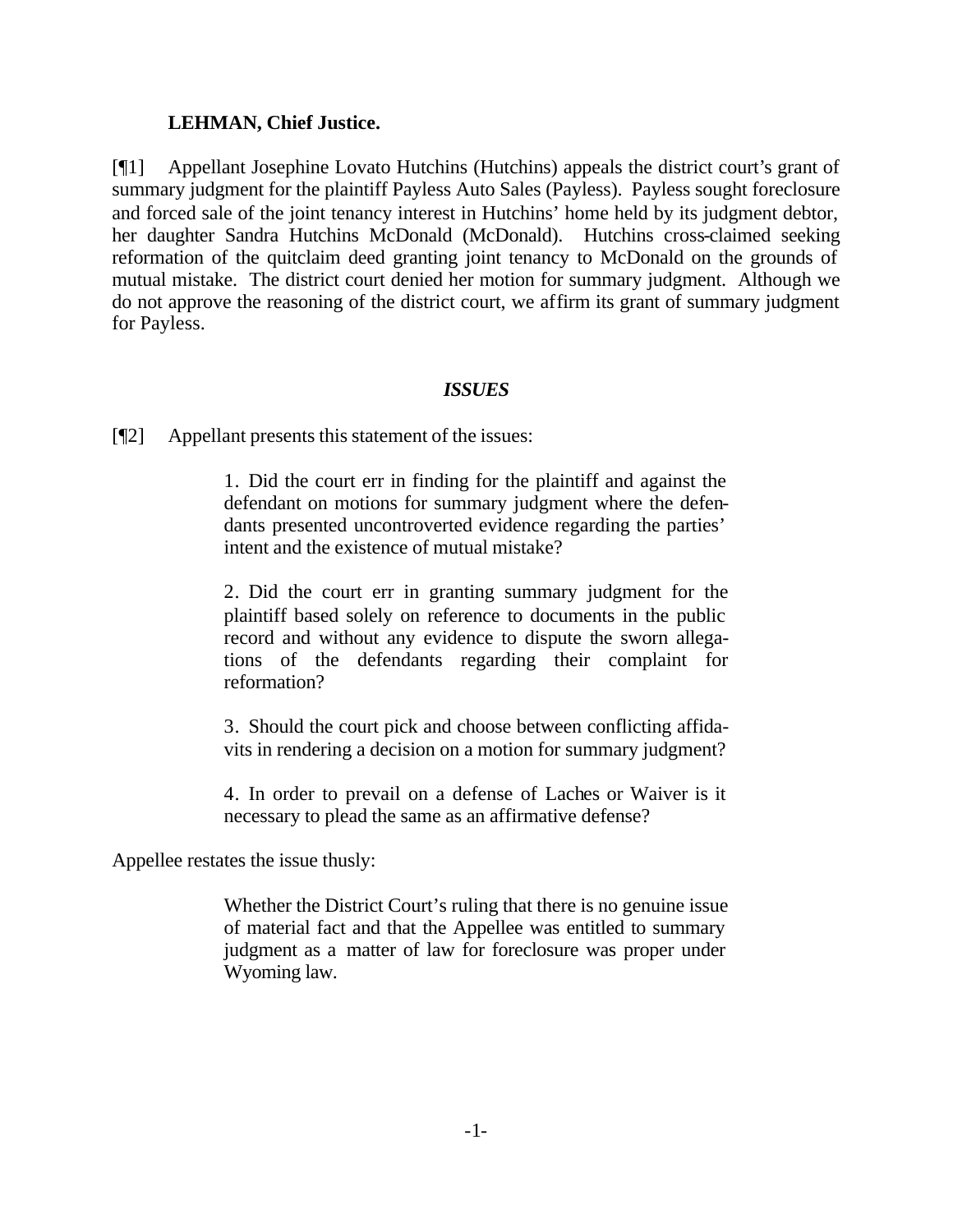#### *FACTS*

[¶3] On July 13, 1993, Hutchins executed a quitclaim deed conveying the subject real property to herself and her daughter McDonald as joint tenants with right of survivorship. The next day this deed was properly recorded in the public records of Laramie County where the property is located. Two years later, on October 14, 1995, Payless Auto Sales made a loan to McDonald and her husband evidenced by a promissory note in the principal amount of \$8,639.83. At the time the note was executed McDonald and her husband and three children were residing in the home. On November 26, 1996, Payless was granted a default judgment against McDonald and her husband in the amount of \$8,579.83 principal, \$1,422.37 interest, and \$3,145.00 in costs and fees for a total of \$13,147.20. A second quitclaim deed was filed in Laramie County on August 26, 1997, conveying the property from Hutchins and McDonald as joint tenants to Hutchins and her son Timothy M. Hernandez as joint tenants with a right of survivorship.

[¶4] On October 28, 1997, McDonald and her husband filed their "Third Amended Chapter 13 Plan" in the United States Bankruptcy Court for the District of Wyoming. This plan listed Payless Auto Sales as a 3(a) claimant with a "claim secured by property of another paid in full through the plan." The home was listed as collateral under this subsection of the plan with a fair market value of  $$35,000$ ,<sup>1</sup> and the claim listed as  $$13,147.20$ . Subsequently, the McDonalds made payments under the terms of the bankruptcy plan which were applied to the Payless judgment. However, on September 9, 1998, the Bankruptcy court dismissed the McDonalds' case for failure to comply with plan payments. As a consequence, on May 24, 1999, Payless filed a complaint for foreclosure on the real property at issue to recover the \$9,320.93 still owed on its judgment. Hutchins answered the complaint and cross-claimed seeking reformation of the quitclaim deed on the basis of mutual mistake. She contended the quitclaim deeds were an estate-planning device intended as a substitute for probate and did not accurately reflect the intent of the parties. Hutchins further alleged that neither McDonald nor Hernandez had paid any consideration for the conveyance. In support of her motion for summary judgment, Hutchins, McDonald, and Hernandez submitted affidavits which stated that the parties' intent at all times was to preserve a life estate for Hutchins in the property and to name McDonald, and later Hernandez, as trustees to the property to be held in trust for McDonald's three minor children. They asked that the district court recognize their mutual mistake and equitably reform the deeds to reflect the parties' true intent.

[¶5] The district court granted summary judgment for the plaintiff Payless on its claim of foreclosure on November 5, 1999. This timely appeal followed. In March of 2000, while

<sup>&</sup>lt;sup>1</sup>It is unclear whether this figure represents total fair market value of the property in question or only McDonald's interest in the property.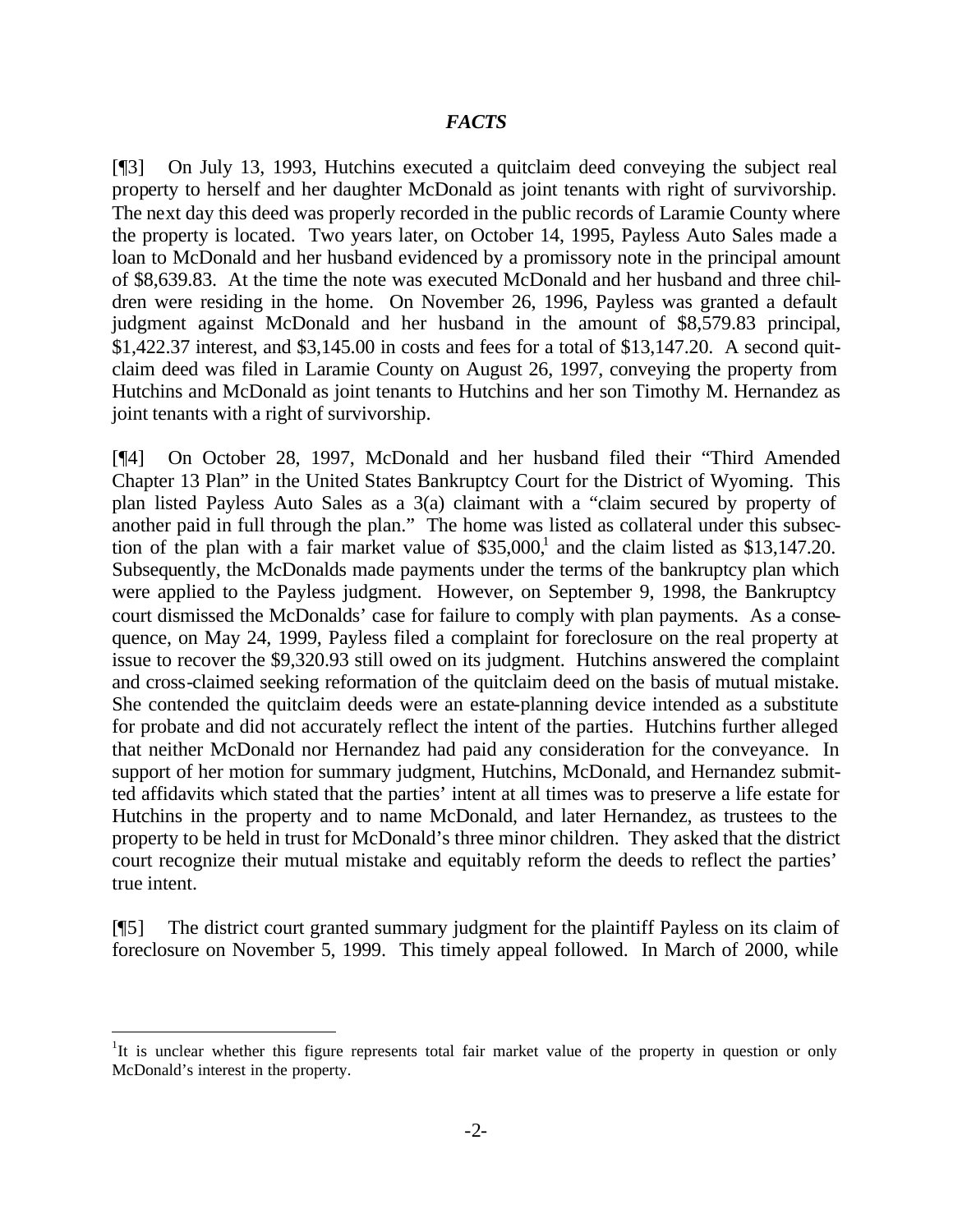this appeal was pending, McDonald's undivided one-half interest in the home was sold at a foreclosure sale.<sup>2</sup>

# *STANDARD OF REVIEW*

[¶6] This case comes to us on a grant of summary judgment for Payless, coupled with a denial of Hutchins' motion for summary judgment. This court has recognized the general rule that a denial of a motion for summary judgment is an interlocutory order and as such is not subject to appeal. *Matter of Adoption of MSVW*, 965 P.2d 1158, 1161 (Wyo. 1998); *State Farm Mut. Auto. Ins. Co. v. Shrader*, 882 P.2d 813, 820 (Wyo. 1994). However, we have adopted the exception that, "when the district court grants one party's motion for a summary judgment and denies the opposing party's motion for a summary judgment and the district court's decision completely resolves the case, both the grant and the denial of the motions for a summary judgment are subject to appeal." *Lieberman v. Wyoming.com LLC*, 11 P.3d 353, 356 (Wyo. 2000); *McLean v. Hyland Enterprises, Inc.*, 2001 WY 111, ¶17, 34 P.3d 1262, ¶17 (Wyo. 2001). Therefore, we will review Hutchins' argument regarding the denial of her summary judgment motion for reformation of the quitclaim deed.

[¶7] Summary judgment is appropriate if the record, viewed in the light most favorable to the non-moving party, reveals that no genuine issues of material fact exist and the prevailing party is entitled to judgment as a matter of law. *Worley v. Wyoming Bottling Co., Inc.,* 1 P.3d 615, 620 (Wyo. 2000); *Terry v. Pioneer Press, Inc.,* 947 P.2d 273, 275 (Wyo. 1997); *Davis v. Wyoming Medical Center, Inc*., 934 P.2d 1246, 1250 (Wyo. 1997); W.R.C.P. 56(c). A fact is material if it establishes or refutes an essential element of a claim or defense. *Tidwell v. HOM, Inc*., 896 P.2d 1322, 1324 (Wyo. 1995). In evaluating summary judgment, we apply the same standards as the trial court, without affording any deference to the trial court's decisions on issues of law. *Wilder v. Cody Country Chamber of Commerce* , 868 P.2d 211, 216 (Wyo. 1994).

# *DISCUSSION*

[¶8] The district court in its order granting summary judgment for Payless found that Payless had made a prima facie showing that the property was subject to its judgment lien;

 $2^{2}$  In response to Payless' subsequent motion to dismiss this appeal as moot, this court determined that because Payless was itself the purchaser of McDonald's interest, appellant and appellee remain the sole interested parties in this appeal. Further, because Payless made its purchase with actual notice of any possible defect in title, no "bona fide purchaser" is present to potentially defeat the remedy requested by the appellant, reformation of the deed. *Crompton v. Bruce,* 669 P.2d 930 (Wyo. 1983). Therefore, this court's determination of the issue would continue to have a "practical effect on the existing controversy" and "any judgment rendered can be carried into effect" even after the foreclosure sale of the property interest. Thus, the appeal cannot properly be dismissed as moot.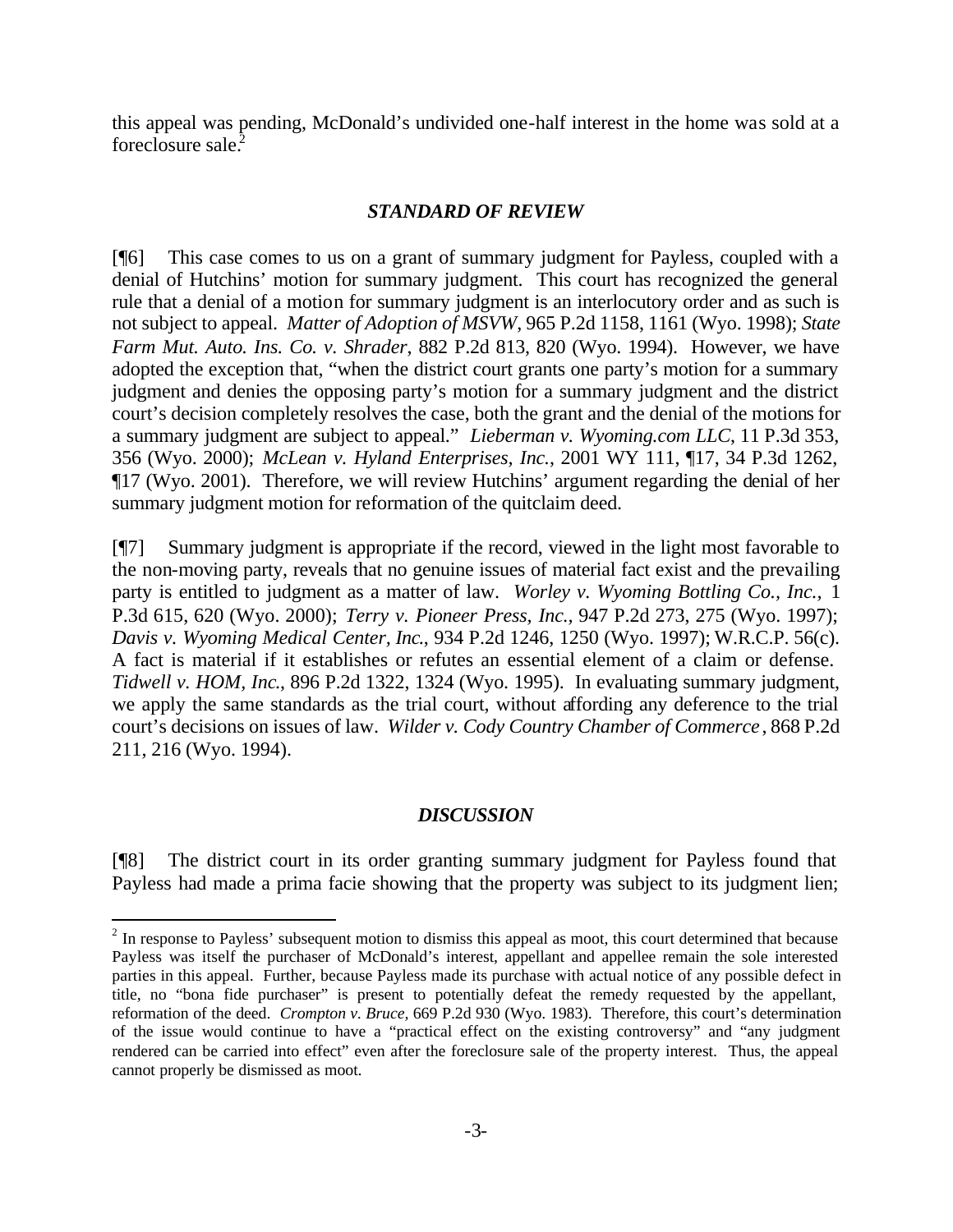that Defendant McDonald's undivided one half interest became subject to the lien; that subsequent events had not discharged the lien; and that it should be foreclosed in satisfaction of the judgment. The district court then, relying on *Claassen v. Nord,* 756 P.2d 189, 194 (Wyo. 1988), determined that once a prima facie case had been made the burden shifted to the party opposing the motion to present specific facts showing that a genuine issue of material fact was present. It was at this point the court decided that

> [t]he only evidence offered by the Defendants are their selfserving affidavits that this was all a mistake and they were really intending to set up a trust for the children of Defendant, McDonald. This in the face of clear record evidence and actions of Defendant, McDonald, in her bankruptcy to the contrary, and no evidence that there was, is, or is going to be a trust. To entertain the self-serving posturing of the Defendants would destroy any ability to rely on the public record. The deeds are clear and unambiguous. At least one was notarized by, if not drafted by, an attorney and are plain on their face in the public record. The Court finds the affidavits ingenuous  $[\text{sic}]$ ,  $^{[3]}$  and the Court finds that the Court is not required to entertain the selfserving affidavits of the Defendants with not a single fact supporting their contentions, which are just that, contentions not statements of facts that can in any way be supported by the record or their conduct. *Claassen v. Nord,* 756 P.2d 189 (Wyo. 1988) at page 194.

[¶9] It is difficult to ascertain by the foregoing language precisely what action was taken by the district court in regard to the defendants' affidavits.<sup>4</sup> However, if the court determined that it was free to strike the affidavits in question from consideration on the basis that they are "self-serving" or conclusory in the context of mutual mistake in the drafting of a quitclaim deed, then we think this reasoning by the district court is erroneous as an overbroad application of the holding of *Claassen v. Nord*. In *Claassen* this court simply reaffirmed its general holdings that self-serving affidavits not based in fact may be insufficient to create a genuine issue of material fact in a particular context. 756 P.2d at 194. In that case we held the affidavits in question did not sufficiently support a claim of negligence because they failed to include any facts that went directly to the knowledge of the defendants necessary to show breach of the duty of care.

[¶10] The analysis of whether a party's affidavit sets forth specific facts adequate to survive a motion for summary judgment, though interrelated, is discrete from the analysis required to

<sup>&</sup>lt;sup>3</sup> We presume the court meant to find the affidavits *dis*ingenuous or "lacking in candor."

<sup>&</sup>lt;sup>4</sup> This order perhaps exemplifies the shortcomings that often accompany the common practice of allowing the prevailing party, subject to its opponent's objection, to draft the order of the court.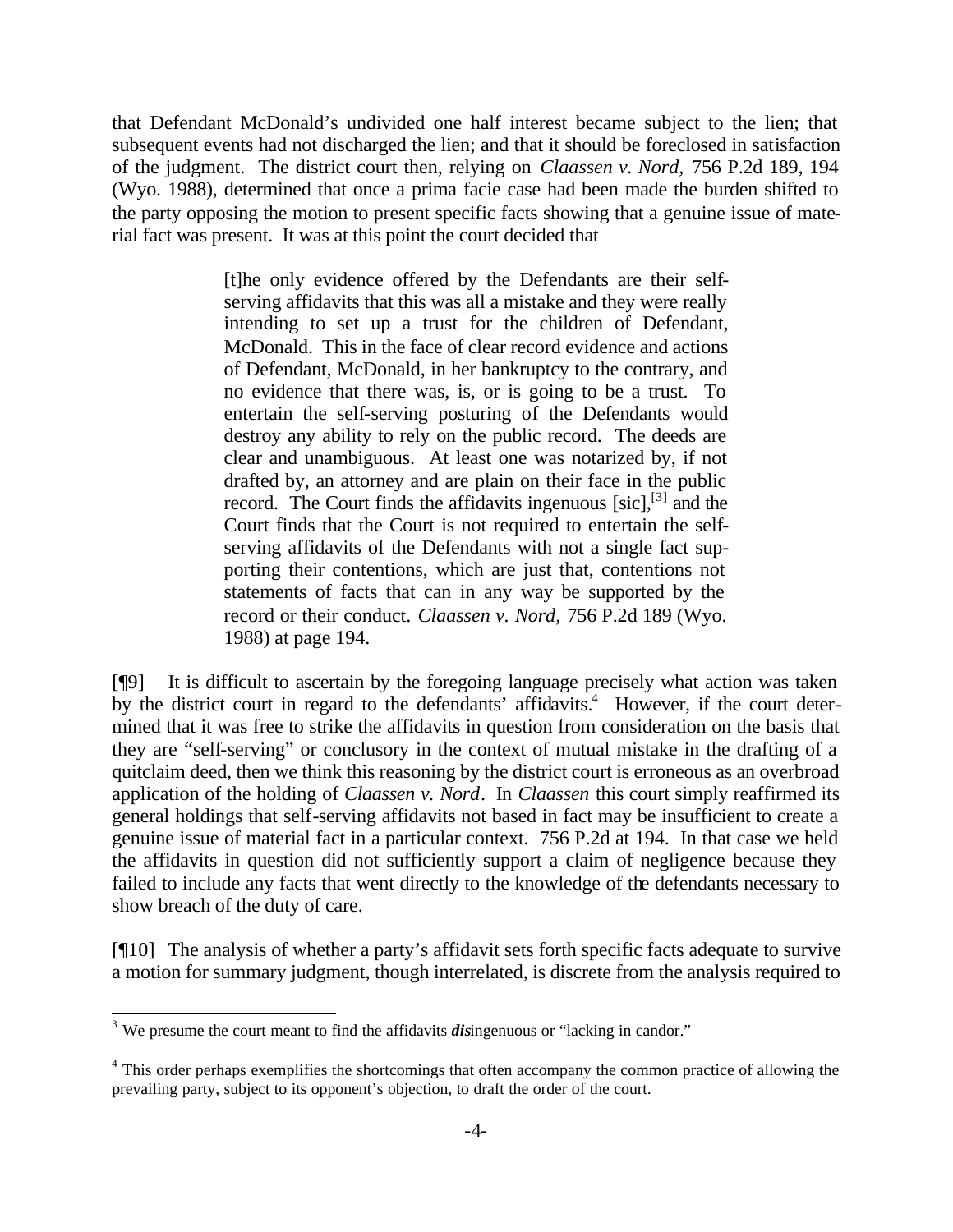determine whether an affidavit may be properly stricken from the court's consideration in deciding a case on summary judgment. To quote the old cliché, it's like comparing apples to oranges. In the latter analysis, first some motion to strike the affidavits or objection to the affidavits under Rule 56(e) must be made. In *Conway v. Guernsay Cable TV,* this court rejected the appellants' contention that the affidavit of the appellees' expert witness should be stricken, stating:

> It is well established that a party must move to strike an affidavit which violates Rule 56(e); if he fails to do so, he will waive his objection, and, in the absence of a gross miscarriage of justice, the court may consider the defective affidavit. 10A Wright, Miller & Kane, *Federal Practice and Procedure: Civil 2d* § 2738 (1983). The record in the present case is devoid of any objection or motion to strike the affidavit on the ground that it violated Rule 56(e).

713 P.2d 786, 788-89 (Wyo. 1986).

[¶11] Likewise, in the present case, no motion to strike the parties' affidavits appears in the record. Furthermore, the affidavits of the defendants are not "defective" as the term is properly employed in a Rule 56(e) analysis. An affidavit should not be stricken if it is "made on personal knowledge," "set[s] forth such facts as would be admissible in evidence," "show[s] affirmatively that the affiant is competent to testify to the matters stated therein," and has attached to it the papers and documents to which the affidavit refers. Rule 56(e); *Greenwood v. Wierdsma,*741 P.2d 1079, 1084-85 (Wyo. 1987).

[¶12] The affidavits of Hutchins, McDonald, and Hernandez are each made upon the party's own personal knowledge and show that the affiants are competent to testify to the matters stated therein. Regrettably, it is application of the mandate of Rule 56(e) that the affidavit "set forth such facts as would be admissible in evidence" that presumably gives rise to the improper apple/orange mingling of the two analyses.

[¶13] This court has long held that affidavits based on opinion, belief, conclusions of law, or hearsay statements do not comply with subdivision (e) of W.R.C.P. 56, *Cook Ford Sales, Inc. v. Benson*, 392 P.2d 307, 309 (Wyo. 1964); *Keller v. Anderson,* 554 P.2d 1253, 1258 (Wyo. 1976); *Cordova v. Gosar,* 719 P.2d 625 (Wyo. 1986), as, ultimately, the material presented to the court by way of affidavit in summary judgment proceedings should be such as would be admissible in evidence at the time of trial. *Newton v. Misner,* 423 P.2d 648, 650 (Wyo. 1967). Thus, "courts cannot properly consider those *portions of an affidavit* which are categorical assertions and conclusions" of an ultimate fact. *Greenwood,* 741 P.2d at 1086 (citing *Natrona County v. Casper Air Service*, 536 P.2d 142 (Wyo. 1975) and *Wells v. Jeep Corp.,* 532 P.2d 595 (Wyo. 1975)) (emphasis added).

[¶14] The affidavit of appellant Hutchins states: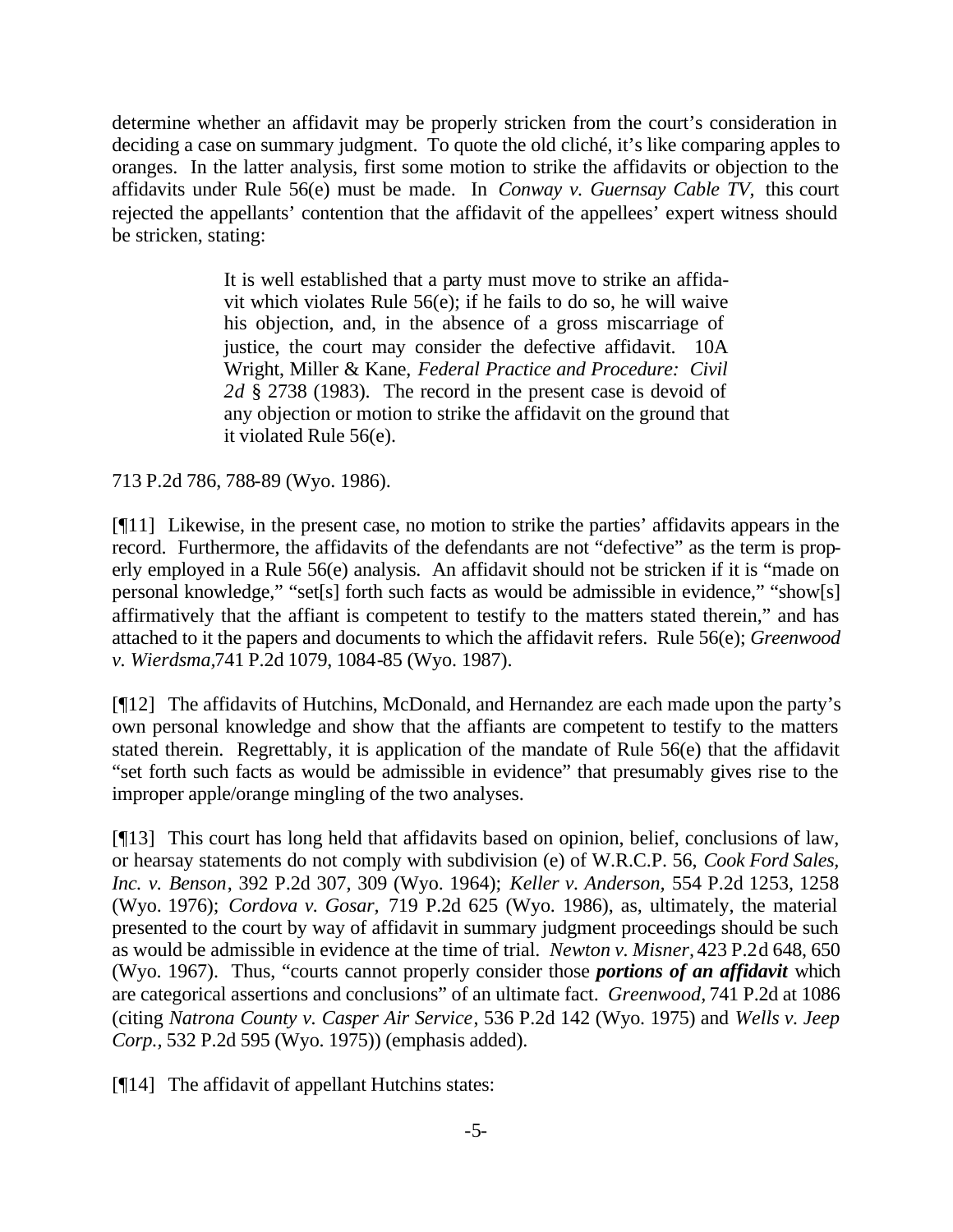Come Now the Defendant, Josephine Lovato Hutchins, in the above entitled proceeding, being first duly sworn upon their oath and do depose and say as follows:

1. That I am an adult person and competent to make this affidavit. I have personal knowledge of the matters set forth herein.

2. That prior to July 13, 1993 I was the sole owner of the property located at [address of real property] in Cheyenne, Wyoming, more particularly known as [legal description of real property].

3. That in July of 1993 I became concerned for the future of my grandchildren, the children of my daughter, Sandra J. Hutchins, and determined that I wished to provide for them to always have a home. It was at that time I signed a deed, transferring the property above described to myself and my daughter, Sandra J. Hutchins. It was my intent to retain ownership of the property during my lifetime and that on my death that my daughter would hold the property as a trustee for my grandchildren, [TS, JH, and IM].

[4]. That in August of 1997 I became concerned about my daughter, Sandra, holding the property as trustee for my grandchildren. She was having problems with her husband and he had caused significant damage to the property. I was concerned enough that I asked my daughter to transfer the property to her brother, Timothy M. Hernandez, who is the God-father of my grandchildren, [TS, JH, and IM].

[5]. That on August 25, 1997 my daughter and I signed a new deed transferring the property to myself and my son, Timothy M. Hernandez. It was my intent to continue to retain ownership of the property until my death and that upon my death that my son, Timothy would hold the property for my grandchildren as a trustee. It was due to a lack of understanding that these provisions were not included in deeds.

[6]. That at no time has my daughter, Sandra J. Hutchins, now McDonald, nor my son, Timothy M. Hernandez, paid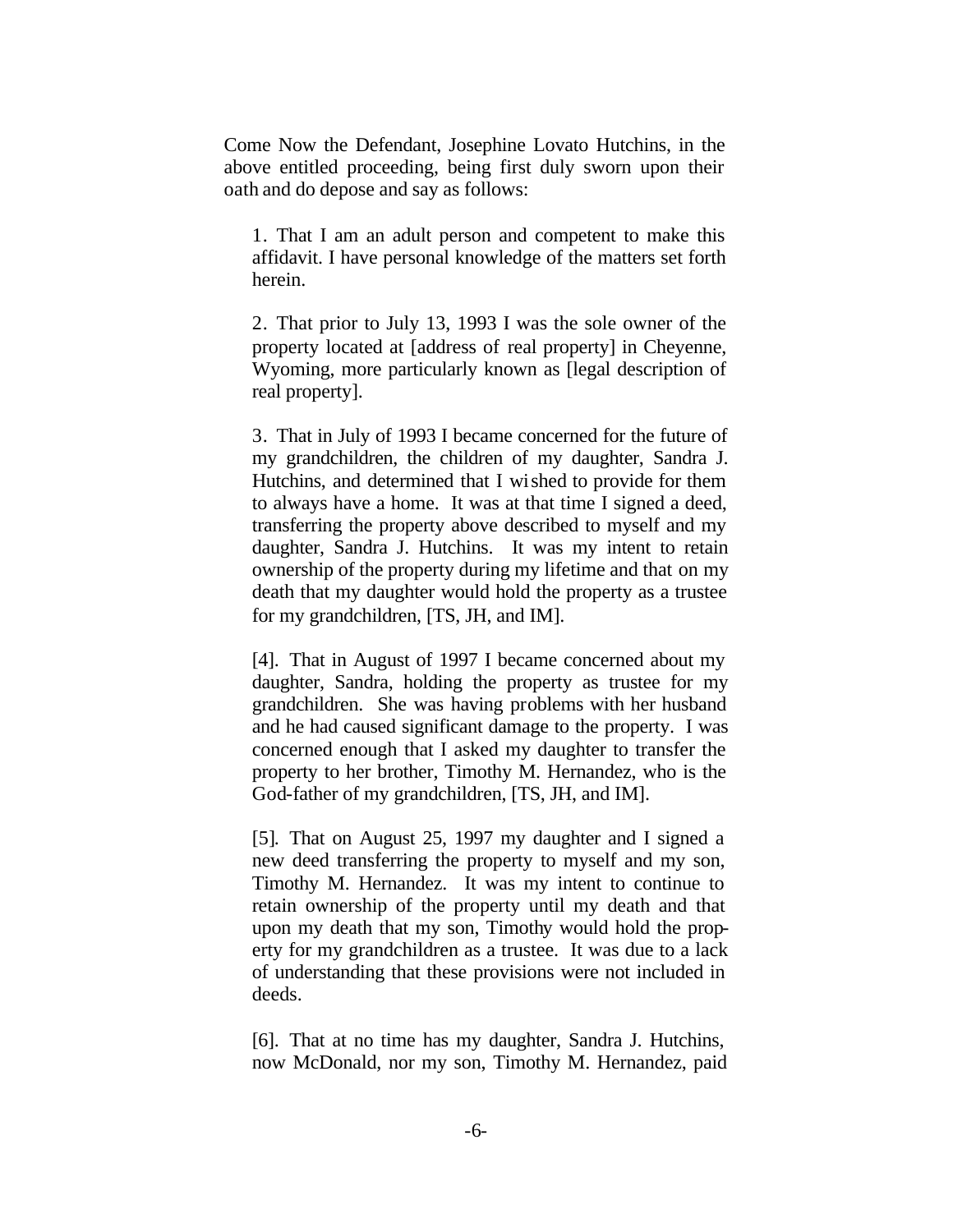any money or given me anything of value for the transfers that I described above.

[7]. That at all times I do believe they understood my intent and would have honored my wishes to have this property held for the benefit of my grandchildren upon my death.

[8]. Further Affiant Sayeth Naught.<sup>5</sup>

[¶15] The foregoing affidavit clearly and unmistakably contains relevant, competent, and admissible evidence that Hutchins would properly have been allowed to testify to at a trial on the merits for reformation of the quitclaim deeds.

[¶16] Payless further contends that the "deed speaks for itself, it is clear and unambiguous and therefore Appellant's parol assertions as to the intent and import of the document are irrelevant and immaterial." We disagree. This court has long held that the parol evidence rule is not applicable in a suit for reformation on the basis of mutual mistake. We stated in the seminal case of *Russell v. Curran:*

> It is practically a universal rule that in suits to reform written instruments on the ground of fraud or mutual mistake, parol evidence is admissible to establish the fact of fraud or of a mistake and in what it consisted, and to show how the writing should be corrected in order to conform to the agreement or intention which the parties actually made or had, and this, even though the instrument in question is within the statute of frauds. So far as the introduction of such proof may be said to violate the statute, it is immaterial whether it comes from the complainant or the respondent. The nature of the action is such that it is outside the field of operation of the parol-evidence rule. If this were not so, a rule adopted by the courts as a protection against fraud and false swearing would, as has been said in regard to the analogous rule known as the statute of frauds, become the instrument of the very fraud it was intended to prevent. *Evidence of fraud or mistake is seldom found in the instrument itself, and unless parol evidence may be admitted for the purpose of procuring its reformation, the aggrieved party would have as little hope of redress in a court of equity as in a court of law.*

> *Generally, it may be said that any testimony which tends to prove the mistake alleged or the intention of the par-*

 $<sup>5</sup>$  The affidavits of McDonald and Hernandez are substantially similar to the affidavit of Hutchins.</sup>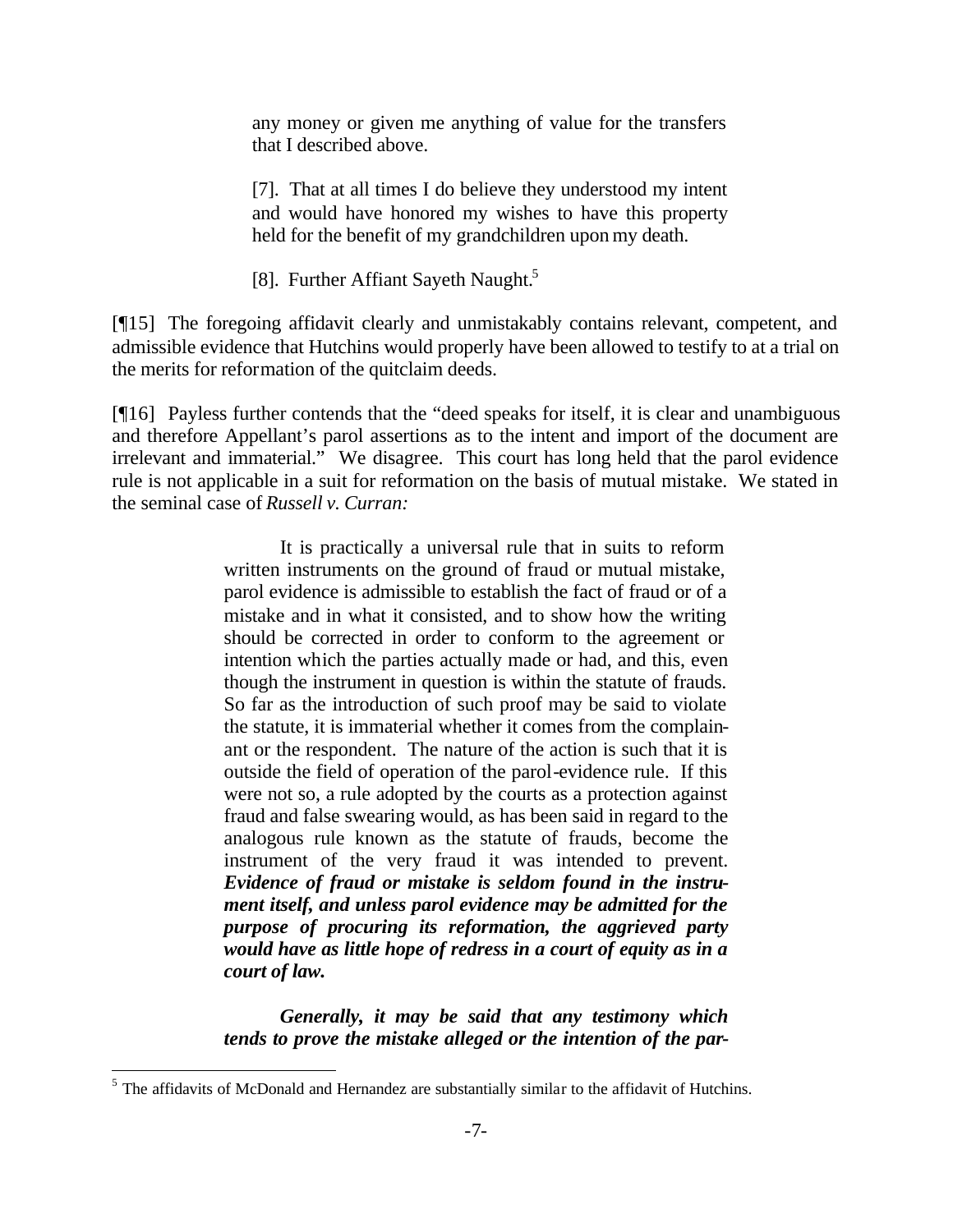*ties is admissible. A witness in a position to know may testify concerning the intention of the parties to an agreement, to the same effect as to any other fact.*

*Russell v. Curran,* 66 Wyo. 173, 187-88, 206 P.2d 1159, 1163 (Wyo. 1949) (emphasis added).

[¶17] Consequently, we conclude that the affidavits of the defendants were properly before the court and must be considered in making a determination whether the grant of summary judgment to Payless complied with the requirements of W.R.C.P. 56. Accordingly, if, in finding that "the Court is not required to entertain the self-serving affidavits of the Defendants with not a single fact supporting their contentions, which are just that, contentions not statements of facts that can in any way be supported by the record or their conduct" the district court determined that it could *sua sponte* strike the affidavits of the defendants, Hutchins, McDonald, and Hernandez, under W.R.C.P. 56(e), then it committed error as a matter of law.

[¶18] Nevertheless, even after giving the proper weight to the appellant's affidavits, we hold that Payless' motion for summary judgment was properly granted by the district court. When evaluated, as required, with reference to the applicable law governing the equitable remedy of reformation, it is clear that appellant has not established a genuine issue of material fact sufficient to preclude a grant of summary judgment against her.<sup>6</sup>

[¶19] Reformation is an equitable remedy which emanates from the maxim that "equity treats that as done which ought to have been done." 66 Am.Jur.2d *Reformation of Instruments* § 2 at 528 (1973). At its most fundamental level, the remedy acknowledges the fact that for one reason or another written instruments do not always accurately memorialize the antecedent agreement of the parties. *See* 3 Arthur L. Corbin, *Corbin on Contracts* § 540 (1960). Accordingly, a court acting in equity may reform a written instrument upon clear and convincing evidence of the following elements: (1) a meeting of the minds—a mutual understanding between the parties—prior to the time a writing is entered into, (2) a written contract, or agreement, or deed (3) which does not conform to the understanding, by reason of mutual mistake. *Toland v. Key Bank of Wyoming,* 847 P.2d 549, 554 (Wyo. 1993); *Gasaway v. Reiter*, 736 P.2d 749, 751 (Wyo. 1987); *Crompton v. Bruce*, 669 P.2d 930, 934 (Wyo. 1983). Clear and convincing evidence is defined as "that kind of proof which would persuade a trier of fact that the truth of the contention is highly probable." *MacGuire v. Harriscope Broadcasting Co.*, 612 P.2d 830, 839 (Wyo. 1980). *See also Story v. State Bd. of* 

 $<sup>6</sup>$  It is of some concern that the court issued its order without reference to the applicable substantive law of the</sup> underlying claim. This court has established a six-step framework to guide the analysis and resolution of claims under W.R.C.P. 56. Unquestionably, district courts should utilize it in making their summary judgment determinations. *See Cordova v. Gosar,* 719 P.2d 625 (Wyo. 1986); *Davenport v. Epperly,* 744 P.2d 1110 (Wyo. 1987); *Smith v. Ensley,* 752 P.2d 1374 (Wyo. 1988); *Matter of E.B.,* 795 P.2d 1212 (Wyo. 1990).